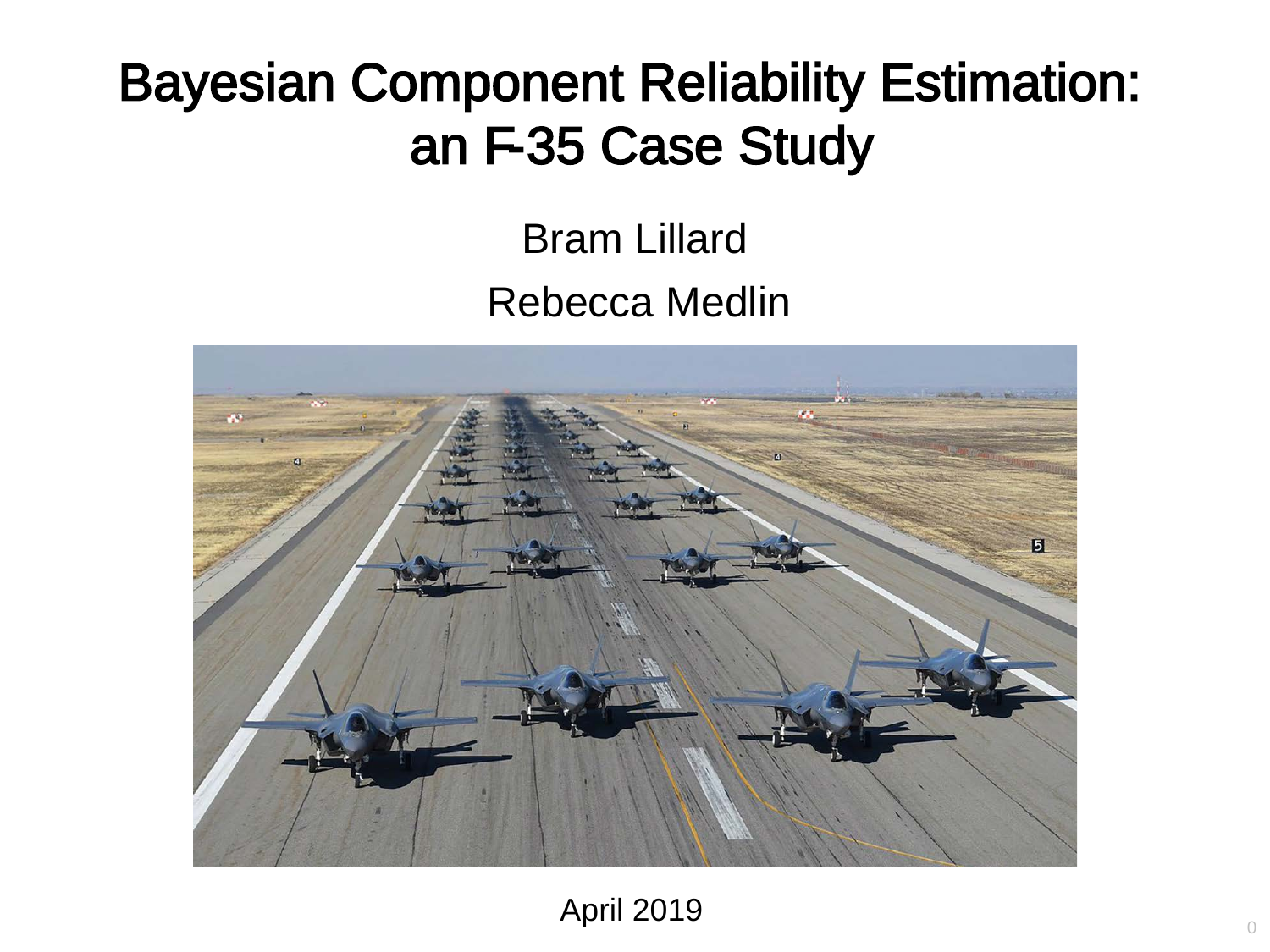#### F-35 is a complex aircraft…



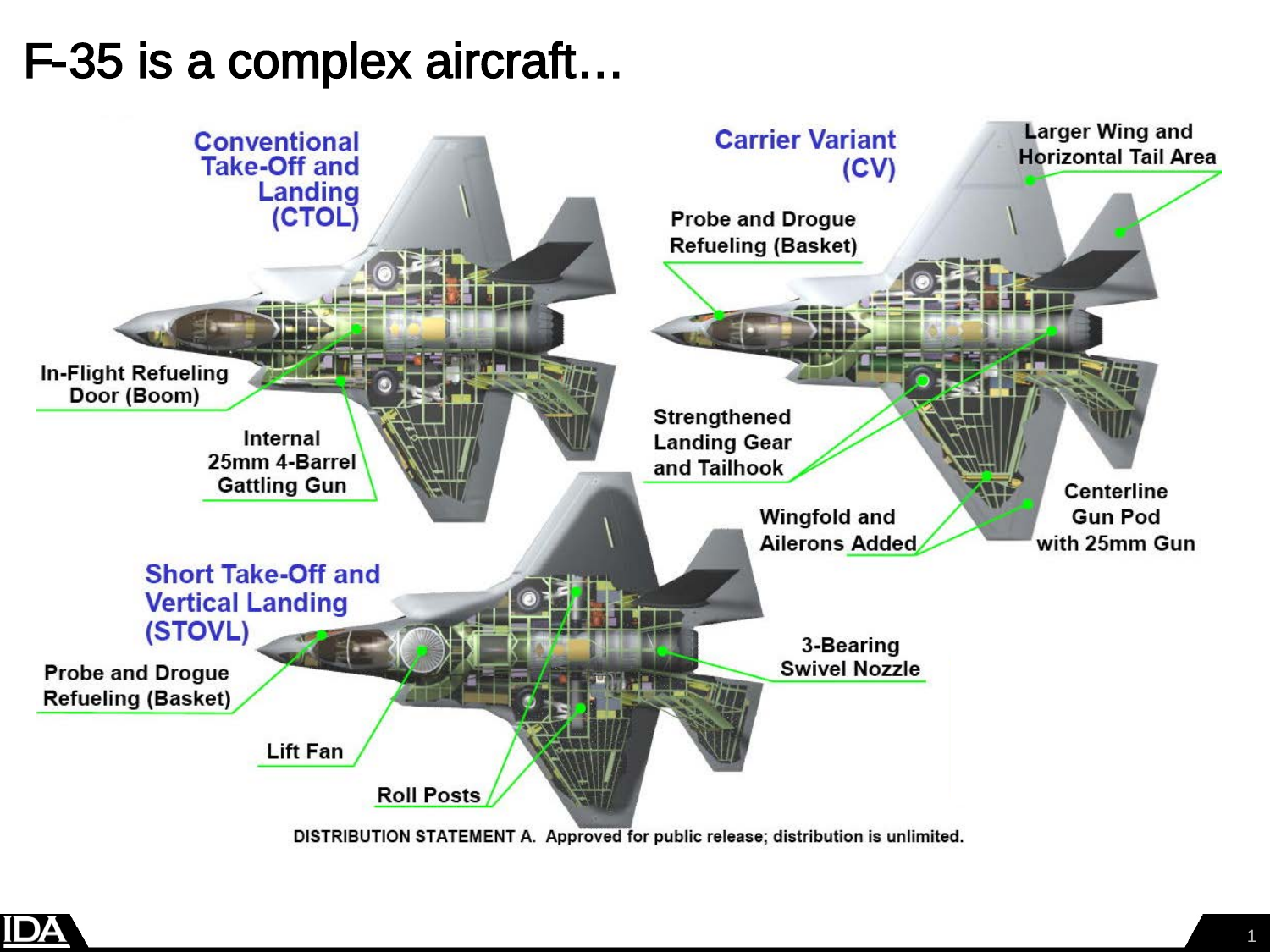# Estimating Component Reliability is essential for Operations and Sustainment



Reliability estimates drive:

- Spares purchases
- Program budgeting
- Cost estimation
- **Readiness**

Air Vehicle Systems # components within category PWR & THERMAL MGMTSYS (PTMS) 88 270VDC GENERATION AND DIST 28 CONTROL PANELS 26 SENSORS, WPNS BAY, ENG BAY 46 CONTROL SURFACES 49 FUEL SYSTEM 141 **ICE DETECTION** 5 LANDING GEAR 261 LIGHTING 31  $IMU$  & IFU  $16$ OXYGEN GEN 7 HELMET AND DATA PROCESSORS 52 PHM AIR VEHICLE 7 VEHICLE SYS PROCESSING (VSP) 16 CNI SYSTEM 70 STANDARD PRACTICES, STRUCTURES 38 DOORS & COVERS **330** FRAME, BULKHEADS 113 STABILIZERS, RUDDER 40 CANOPY 27 STRUCTURE, FARINGS, FLAPS 92 PROPULSION AIRCRAFT INTERFACE 9 THROTTLE 6 DOOR ACTUATORS (STOVL ONLY) 49 RADAR SYSTEM 149 EJECTION SEAT, SYSTEM 34 ELECTRONIC WARFARE 81

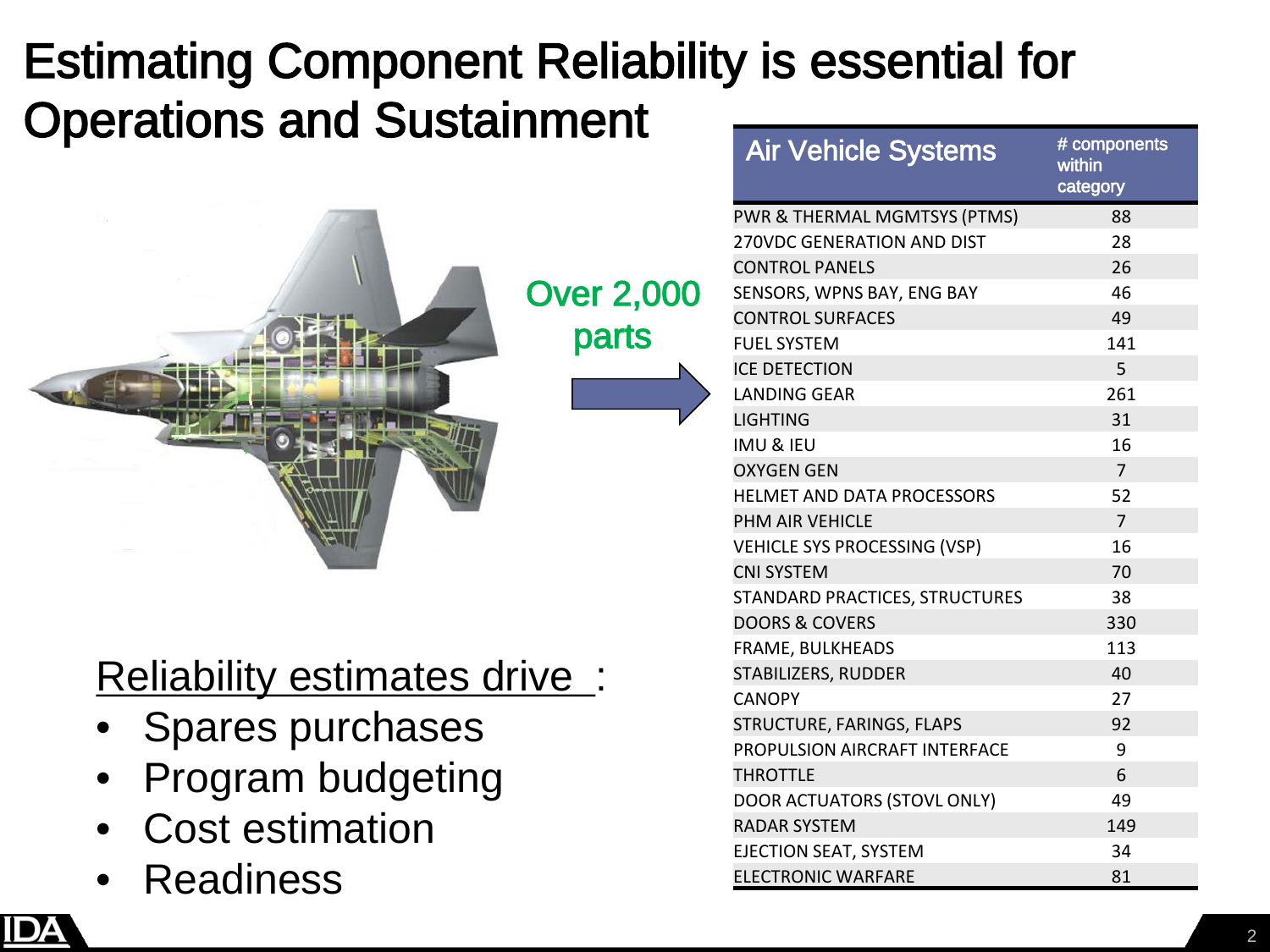

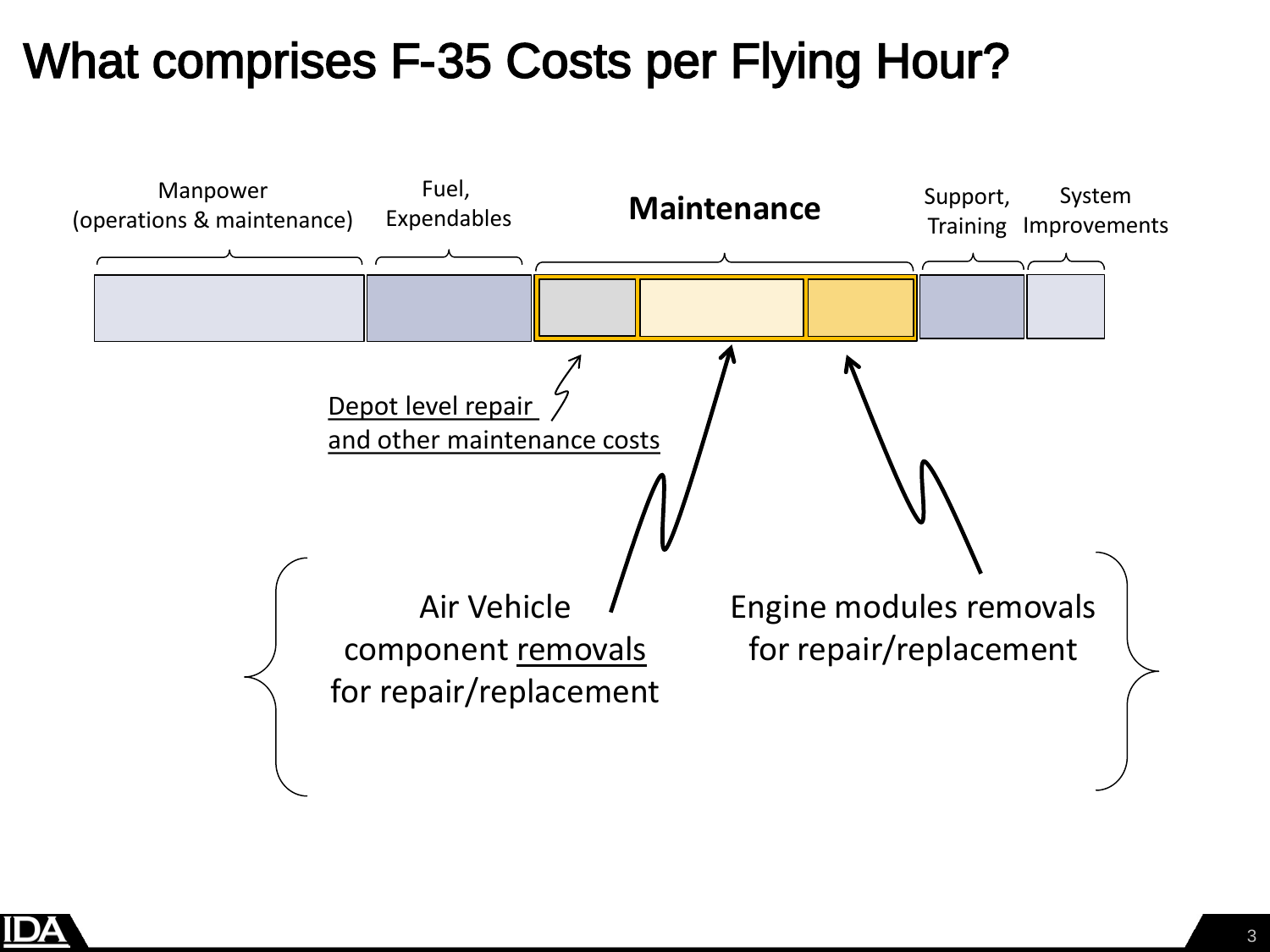

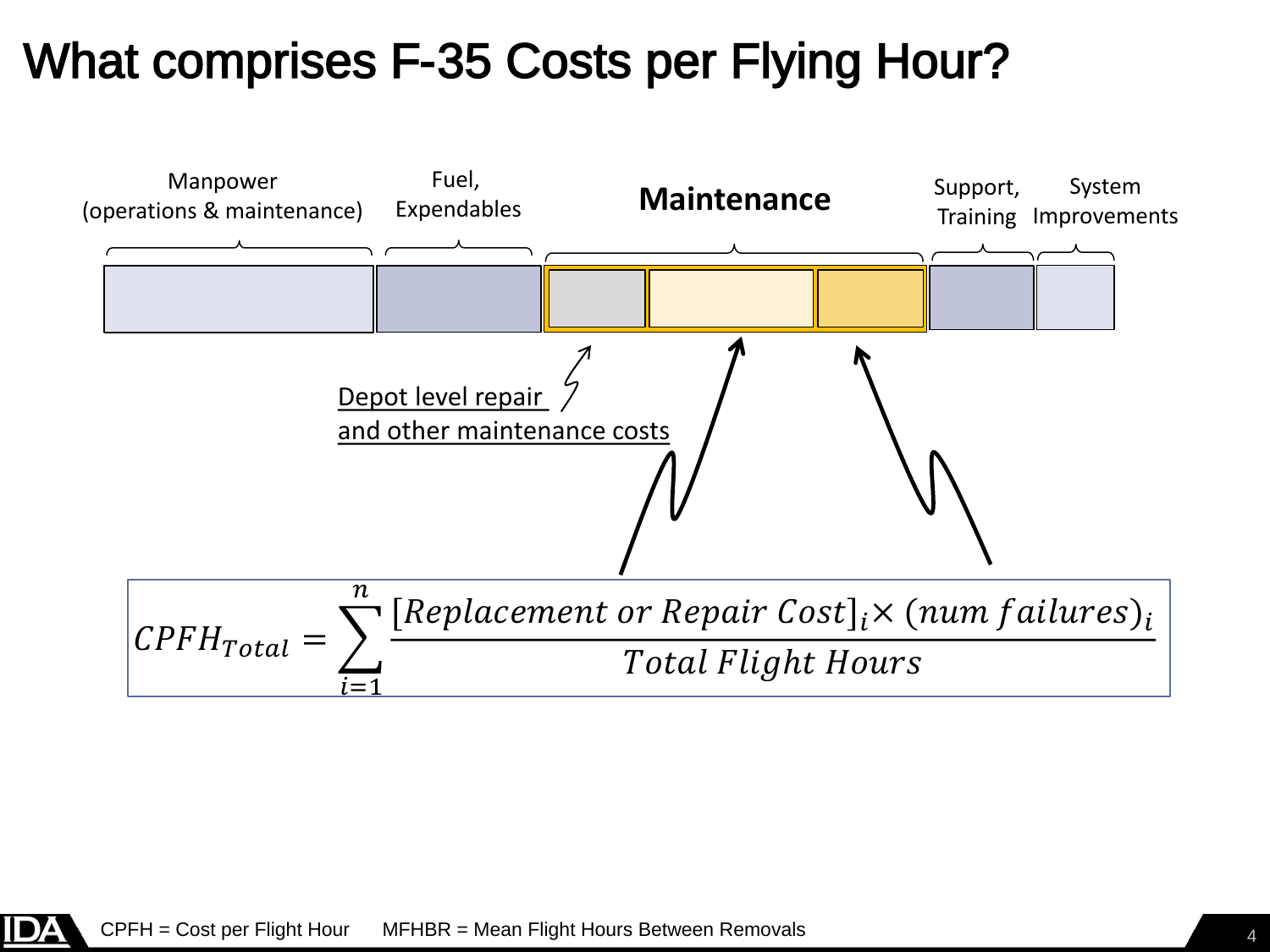

#### Accurate component Reliability estimates are essential for cost estimation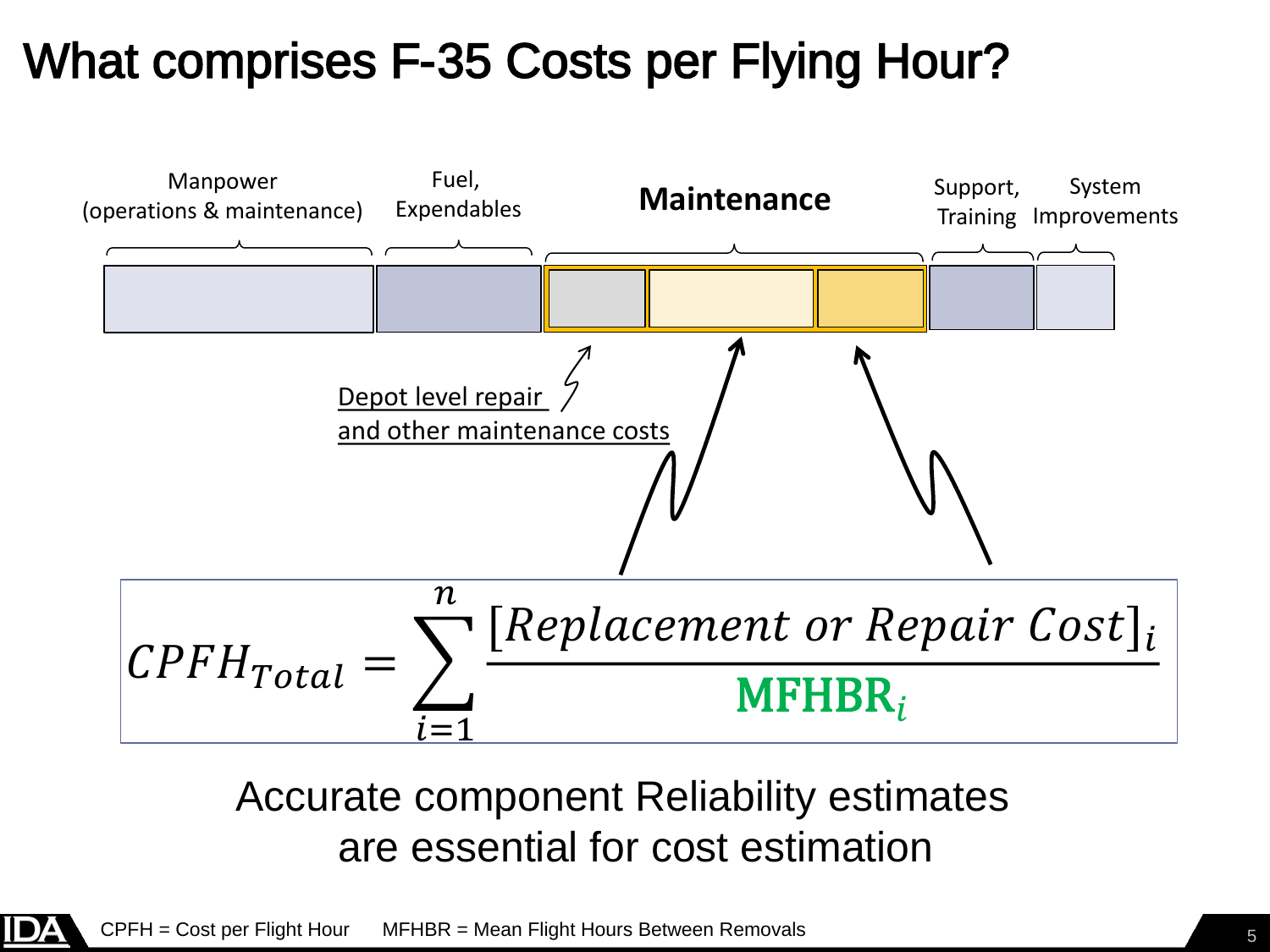#### Data is often scarce for reliability estimation

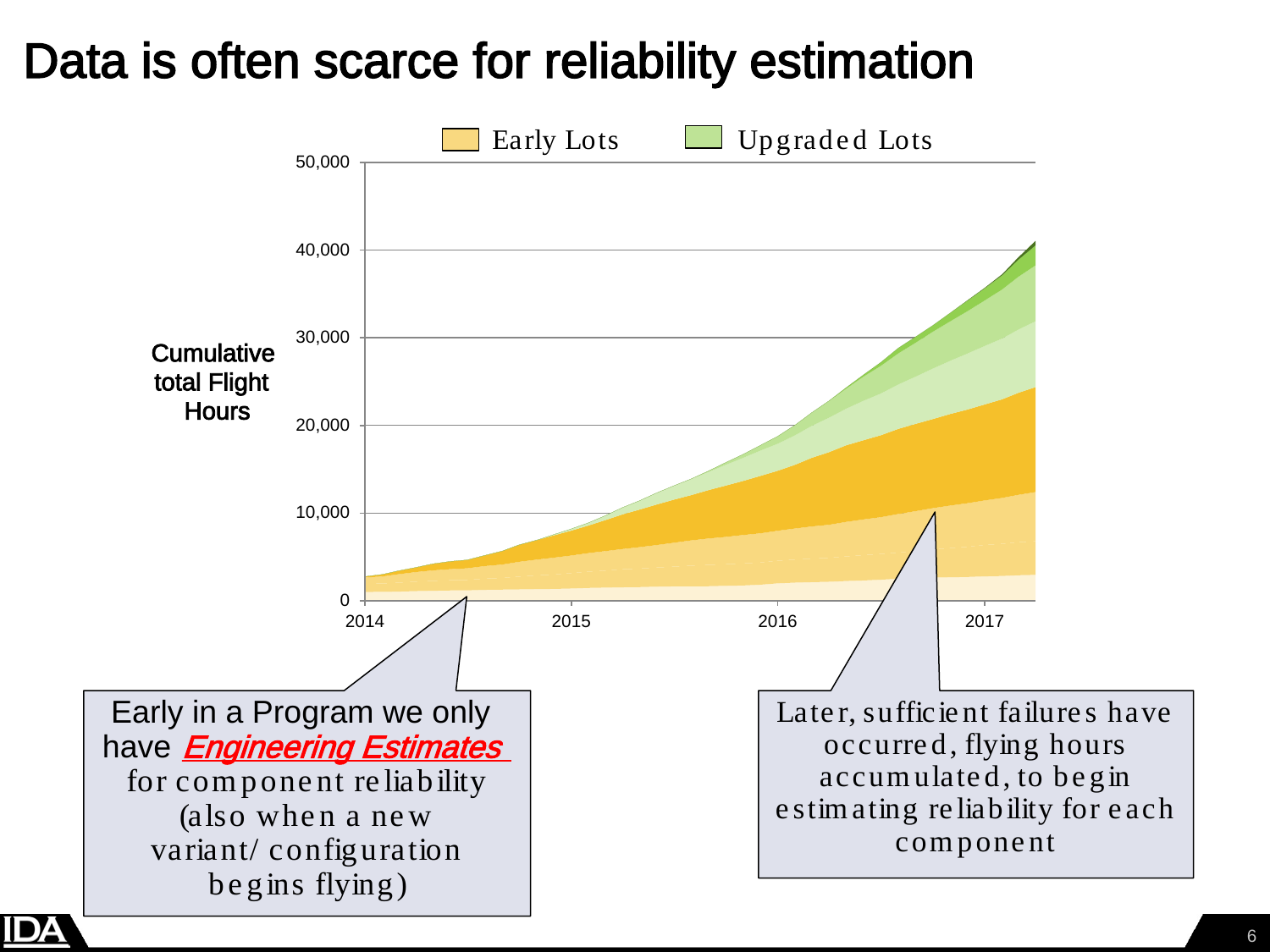# Component Reliability Estimates – Many methods

Three Cases



#### Alternatively we can use a Bayesian approach

(sliding scale we ighte d ave rage )

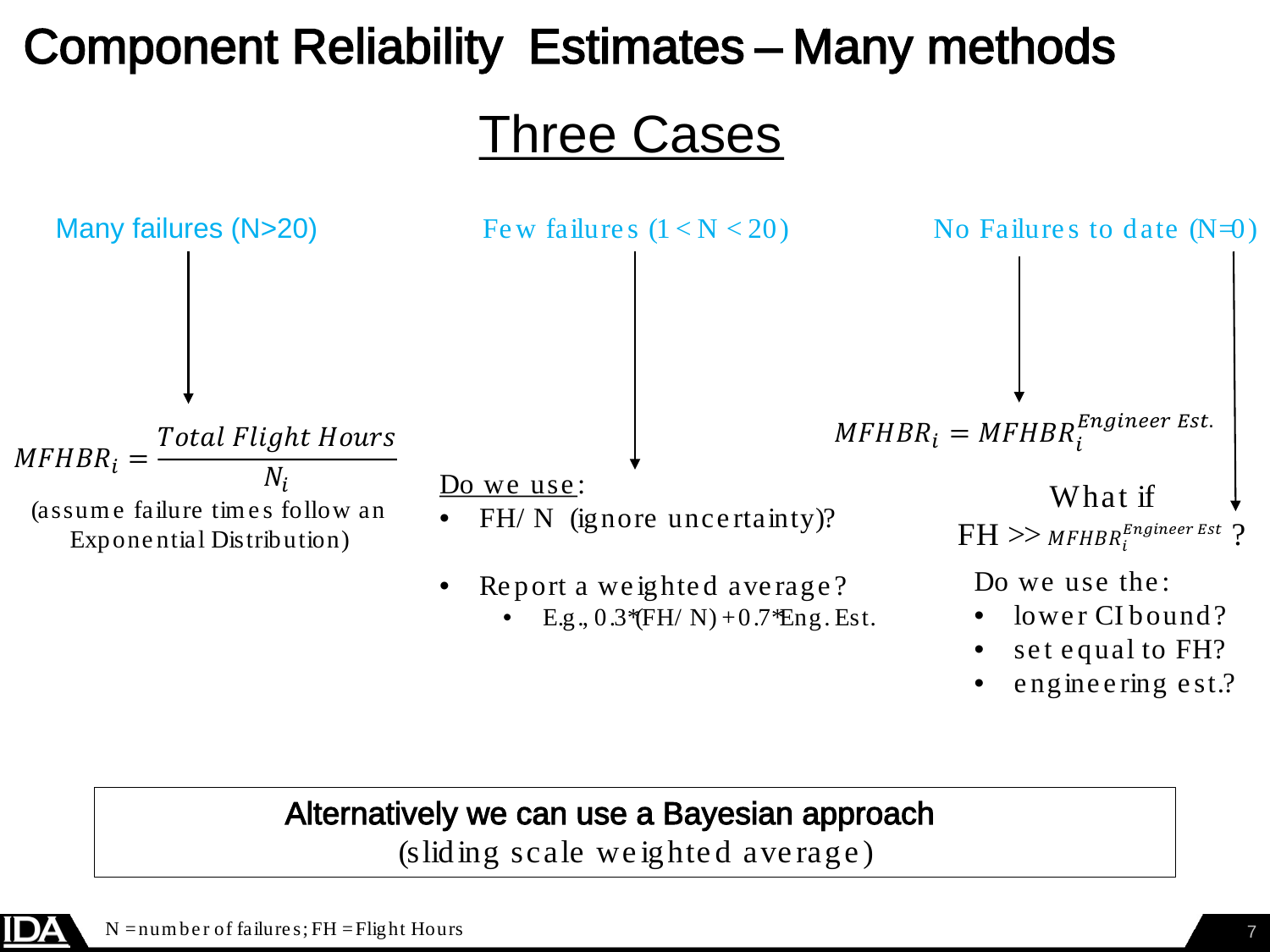### Bayesian statistics combine "prior" knowledge with observed data to produce an estimate

Example for Component X:

- Engineering Estimate MFHBR = 990 hours
- Flight Hours flown to date: 40,000 hours
- Observed 2 Failures…. traditional methods estimate:
- $MFHBR = 40,000 / 2 = 20,000$  hours

# What's the best number to use for MFHBR? 990 or 20,000? Average the two? (~10,500?) Weigh one more than the other? Which one?

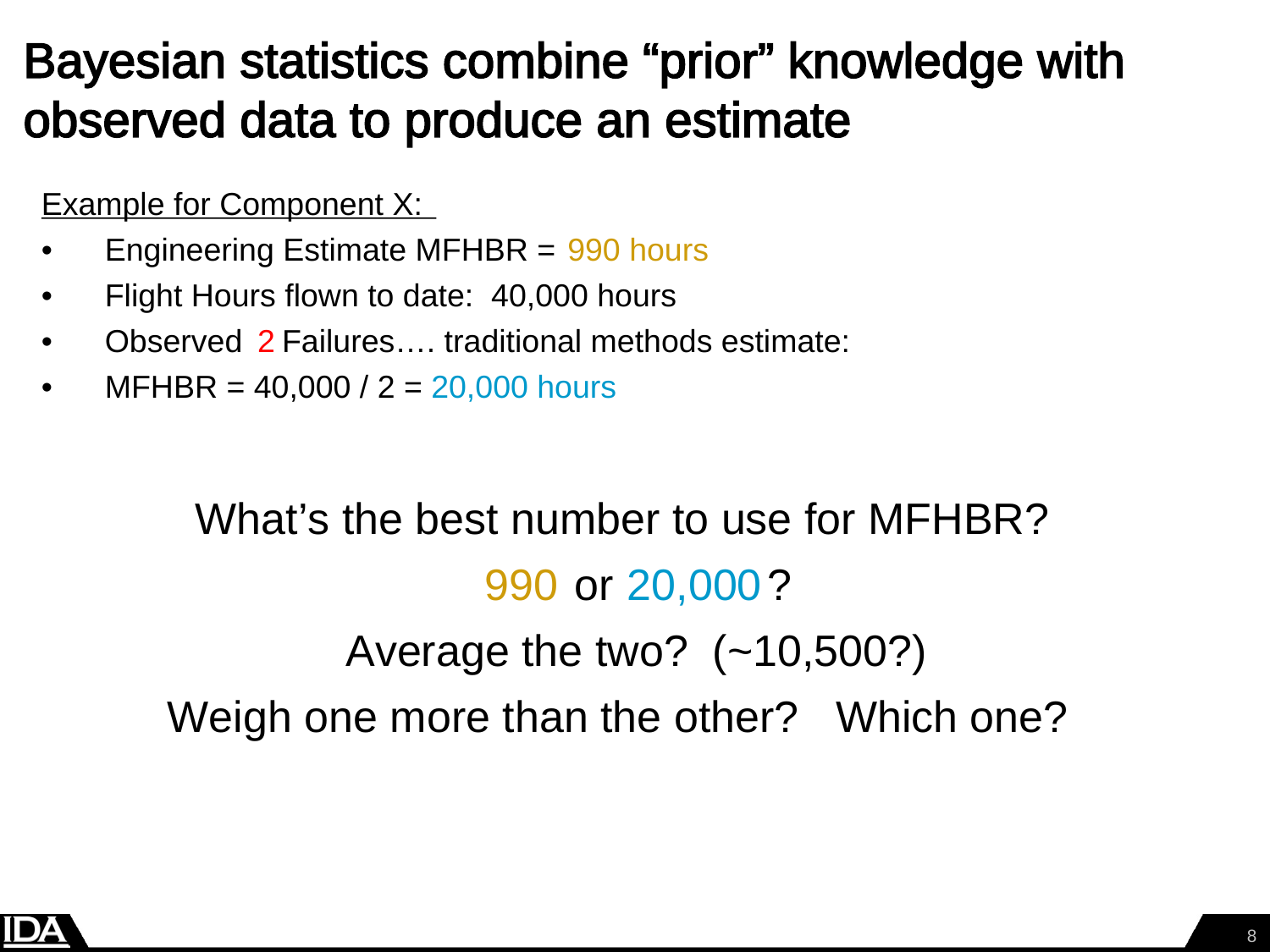### One math slide for the presentation…

#### Baye sian approach to e stim ating Re liability



- **Likelihood Distribution:** Exponential  $(\lambda)$ 
	- $MFHBR = \frac{1}{\lambda}$  $\frac{1}{\lambda} = \frac{Total \, Flight \, Hou}{n}$  $\boldsymbol{n}$
- **Prior Distribution:** Gamma  $(\alpha, \beta)$ 
	- We can use the engineering estimates to solve for  $\alpha$  and  $\beta$ .
	- Inv. Gamma me an  $=MFHBR_{Engineering}$
	- Inv. Gamma std.  $=MFHBR_{Engineering}$  Est  $x p$
- **Posterior Distribution:** Gamma  $(\alpha, \beta)$ 
	- $\alpha' = N + \alpha$

DA

•  $\beta$  = Total Flight hours +  $\beta$ 

 $p =$ the "confidence" we place in the prior information. We used a  $p = 1.5$ .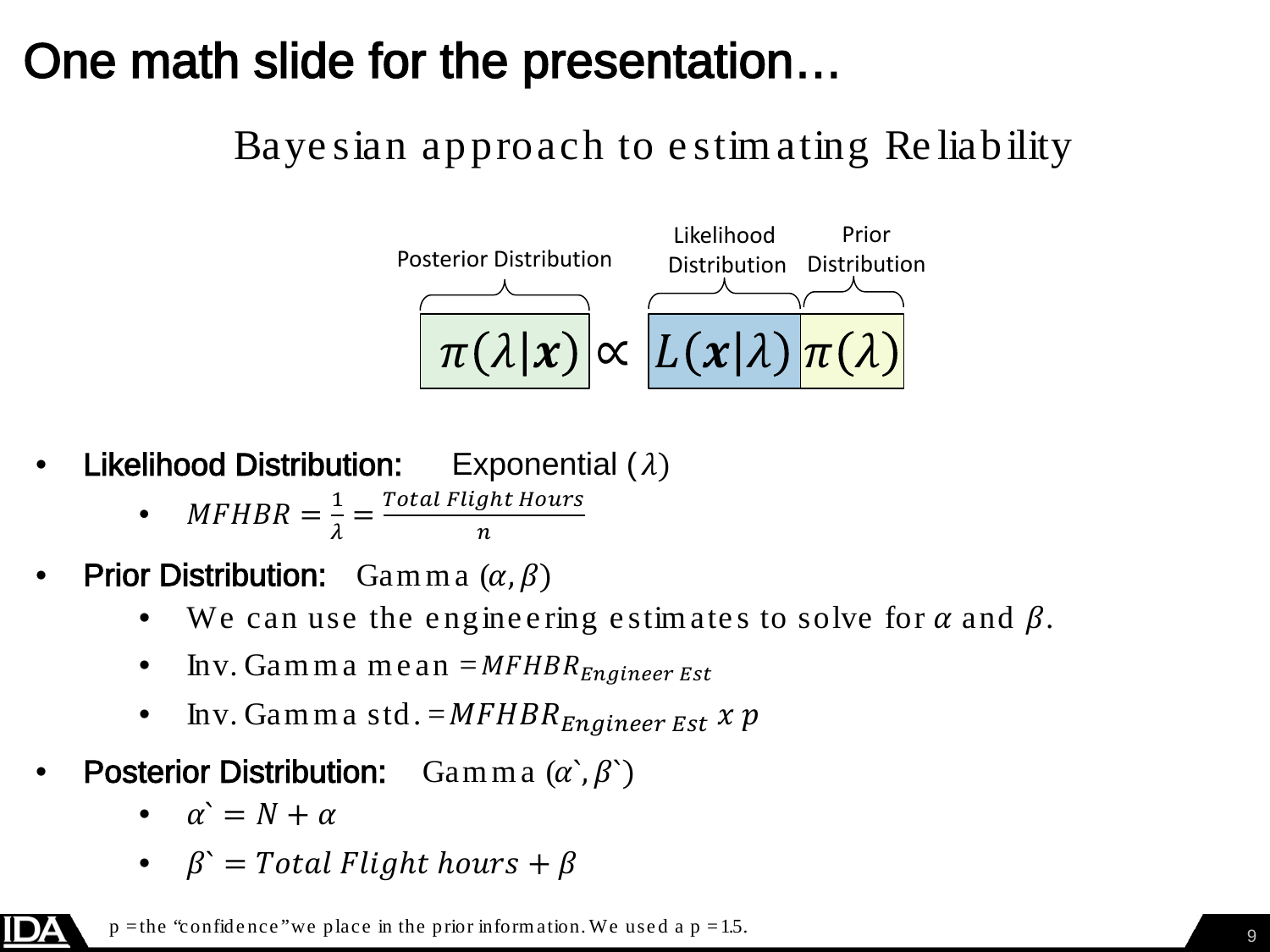### Bayesian statistics combine "prior" knowledge with observed data to produce an estimate

#### Example for Component X:

- Engineering Estimate MFHBR = 990 hours (yellow "prior" below)
- Flight Hours flown to date: 40,000 hours
- Observed 2 Failures…. traditional methods estimate:
- $MFHBR = 40,000 / 2 = 20,000$  hours (blue "likelihood" below)



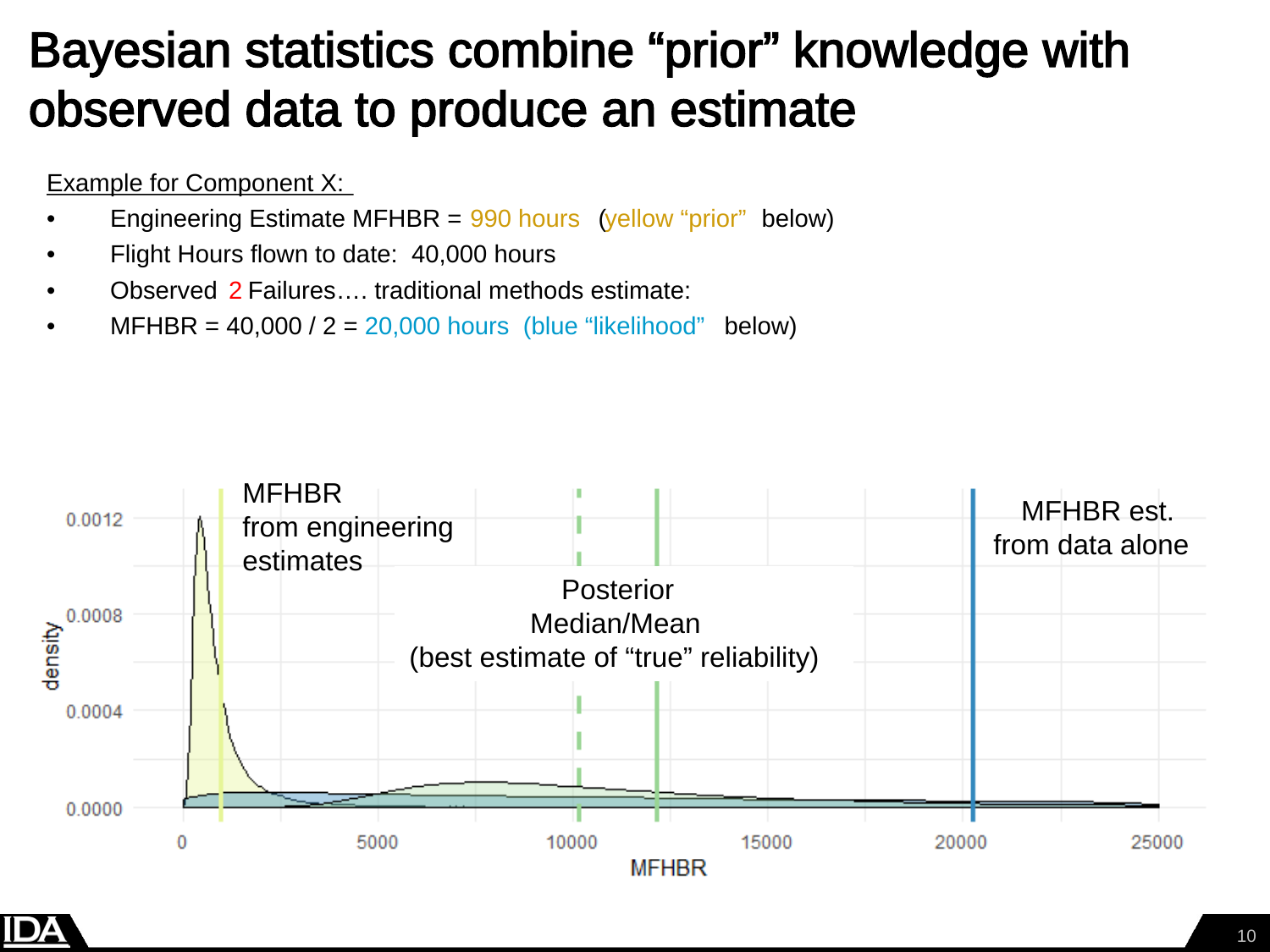### Bayesian statistics combine "prior" knowledge with observed data to produce an estimate

#### Example for Component X:

- Engineering Estimate MFHBR = 990 hours (yellow "prior" below)
- Flight Hours flown to date: 40,000 hours
- Observed 2 Failures…. traditional methods estimate:
- $MFHBR = 40,000 / 2 = 20,000$  hours (blue "likelihood" below)



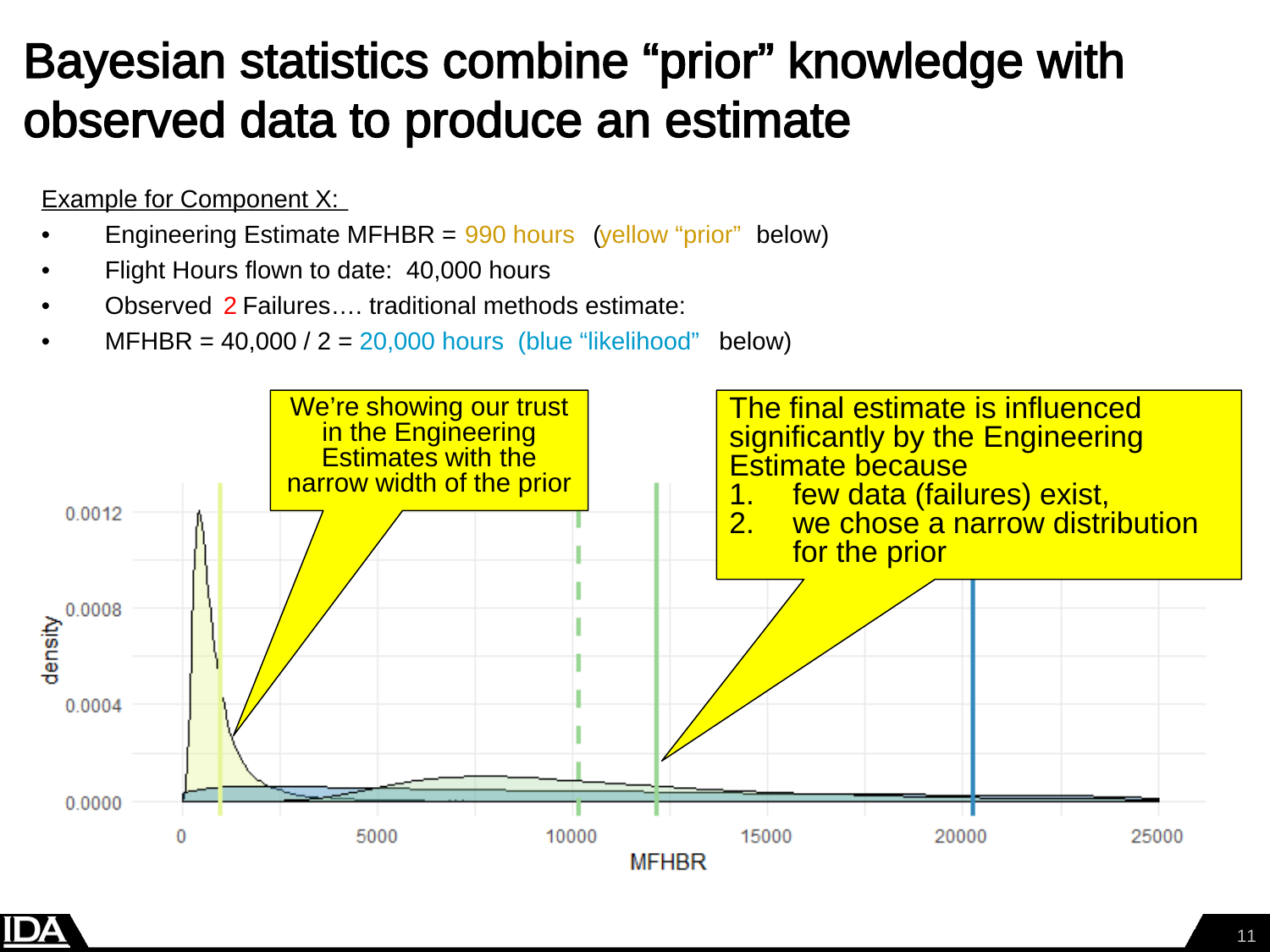### With more failure data available, the final estimate is less influenced by the MAC value

#### Example for Component Y:

- $MAC/SPUD$  estimates the MFHBR =  $990$  hours (yellow prior below)
- Flight Hours flown to date: 40,000
- Observed 10 Failures, so, traditional methods estimate:
- MFHBR =  $40,000 / 10 = 4,000$  hours (blue "likelihood" below)



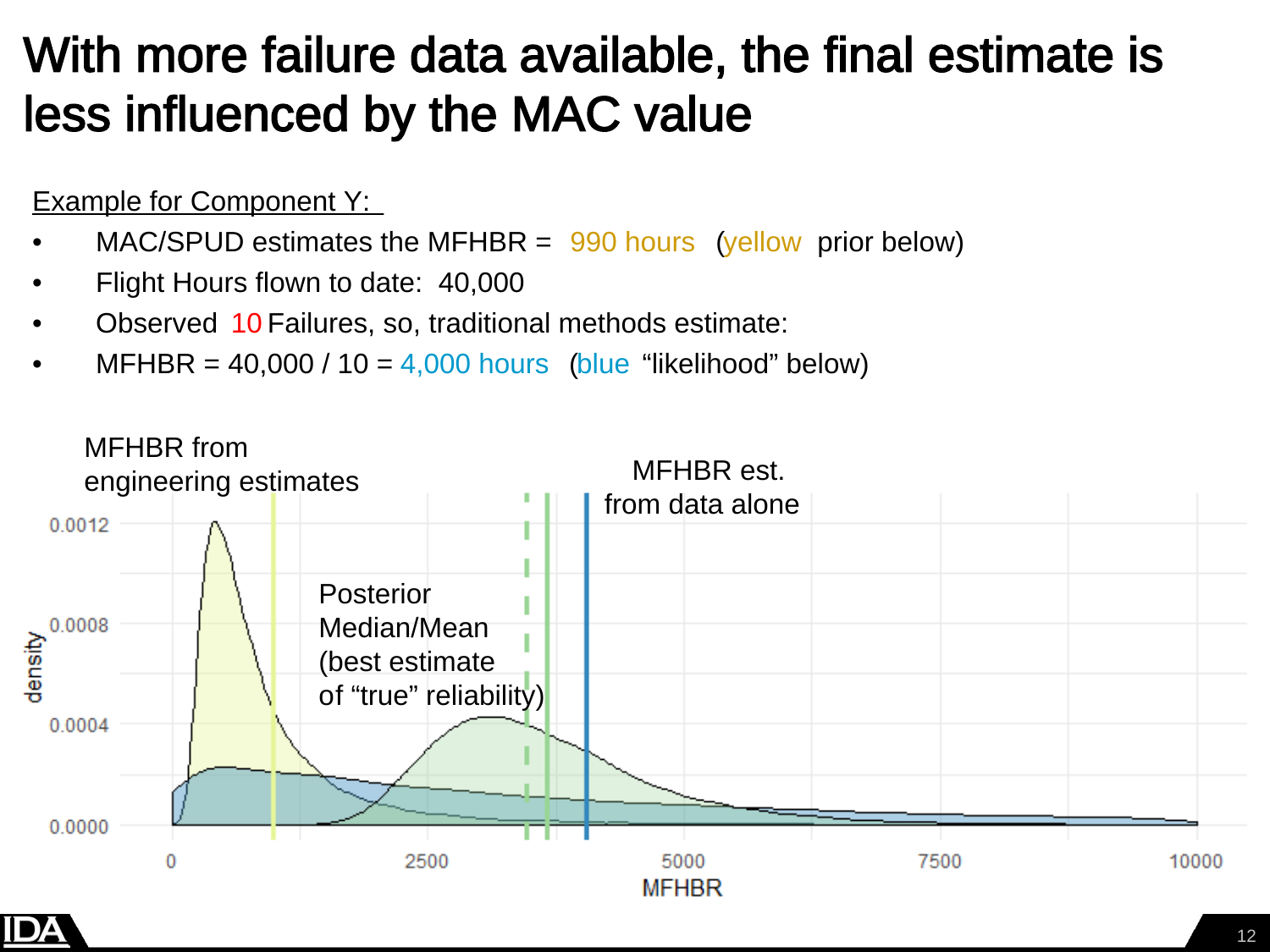# A robust methodology for all cases



- Bayesian method appropriately moves MFHBR estimate towards the traditional result as the available data increases
- The approach also automatically handles cases where N=0 (something not satisfactorily handled with traditional approaches)

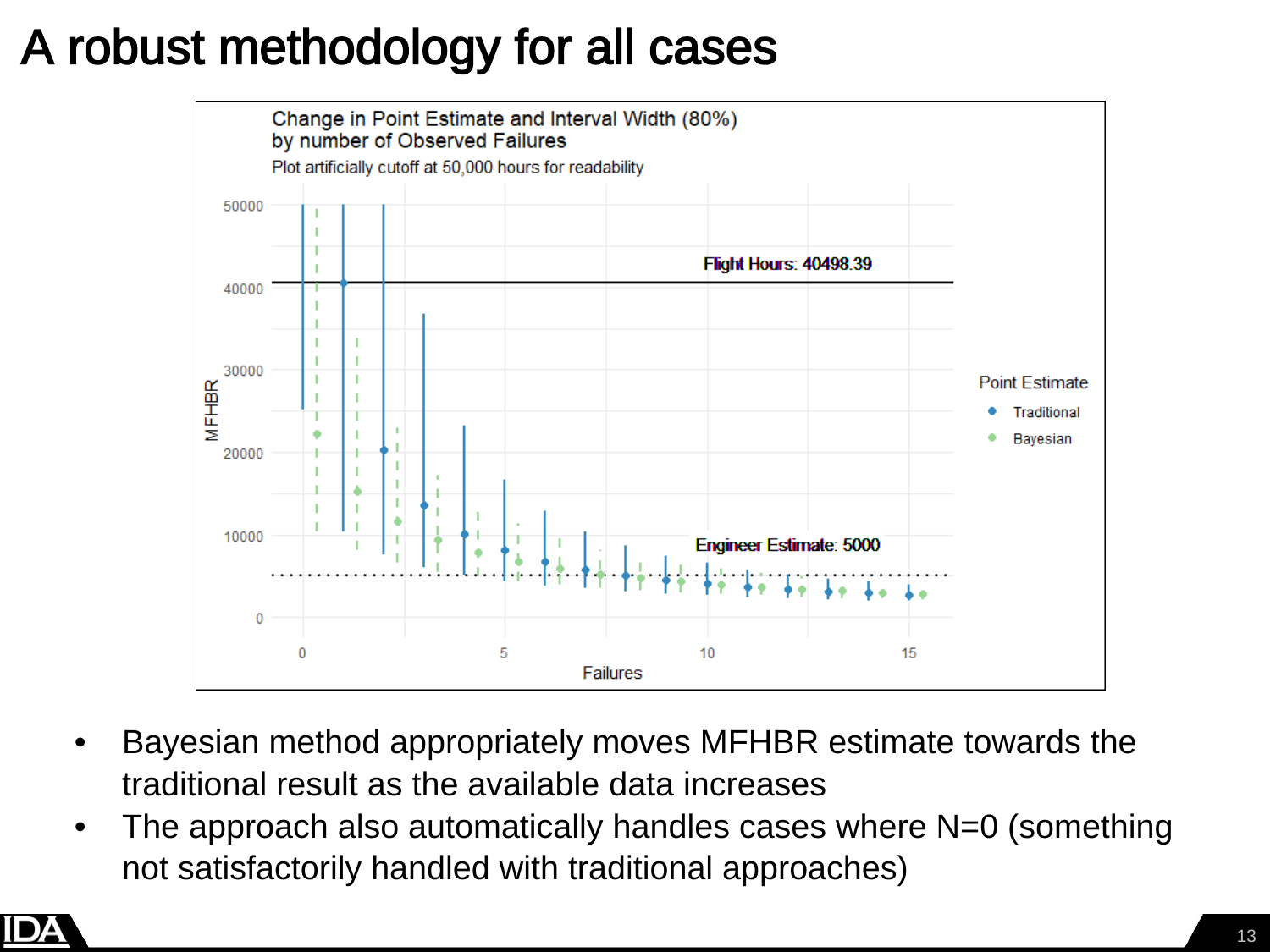# A frequent debate: How do we estimate MFHBR for a new configuration?

Example for Component Z:

|                      | <b>Older Lots</b> | <b>New Lots</b><br>(anticipated improvement)                                   |
|----------------------|-------------------|--------------------------------------------------------------------------------|
| Engineering Estimate | 900               | 900                                                                            |
| Flight hours         | 20,000            | 10,000                                                                         |
| Failures observed    | 5.                | $\Omega$                                                                       |
| <b>MFHBR</b>         | 4,000             | 3,338? (95% Lower bound)<br>$4,000$ ? (LRIP 2-5 e stimate)<br>900? (Eng. Est.) |

- Bayesian method provides an ideal (and defensible) calculation method for this case
- MFHBR for Older Lots serves as the *new prior estimate* for the New Lots calculation
	- Appropriate ly using the available data as a starting point, but allowing the available Ne w data to dictate how m uch the final e stim ate is m ove d
- Baye sian results for New Lots : MFHBR  $= 7,576$

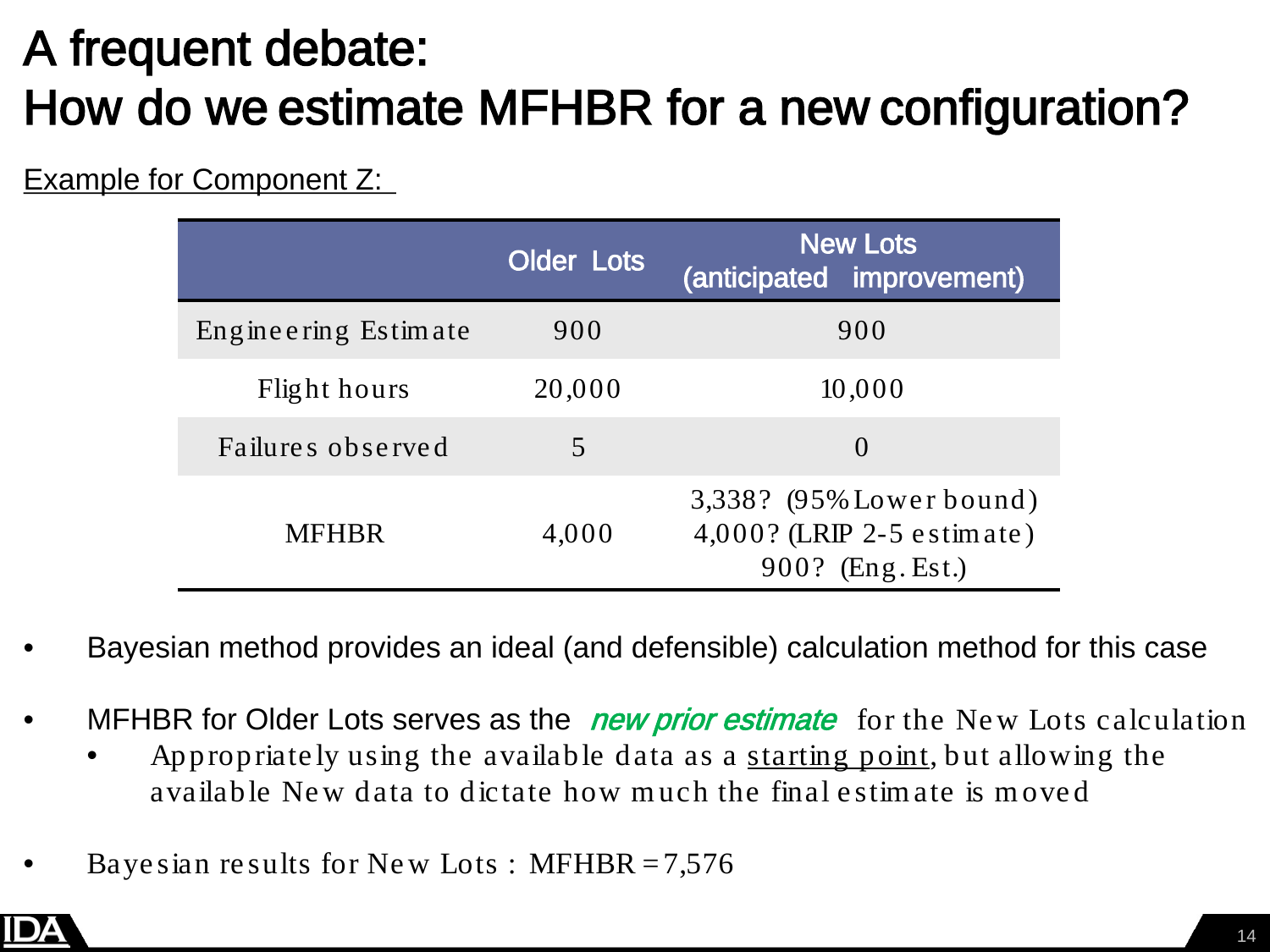

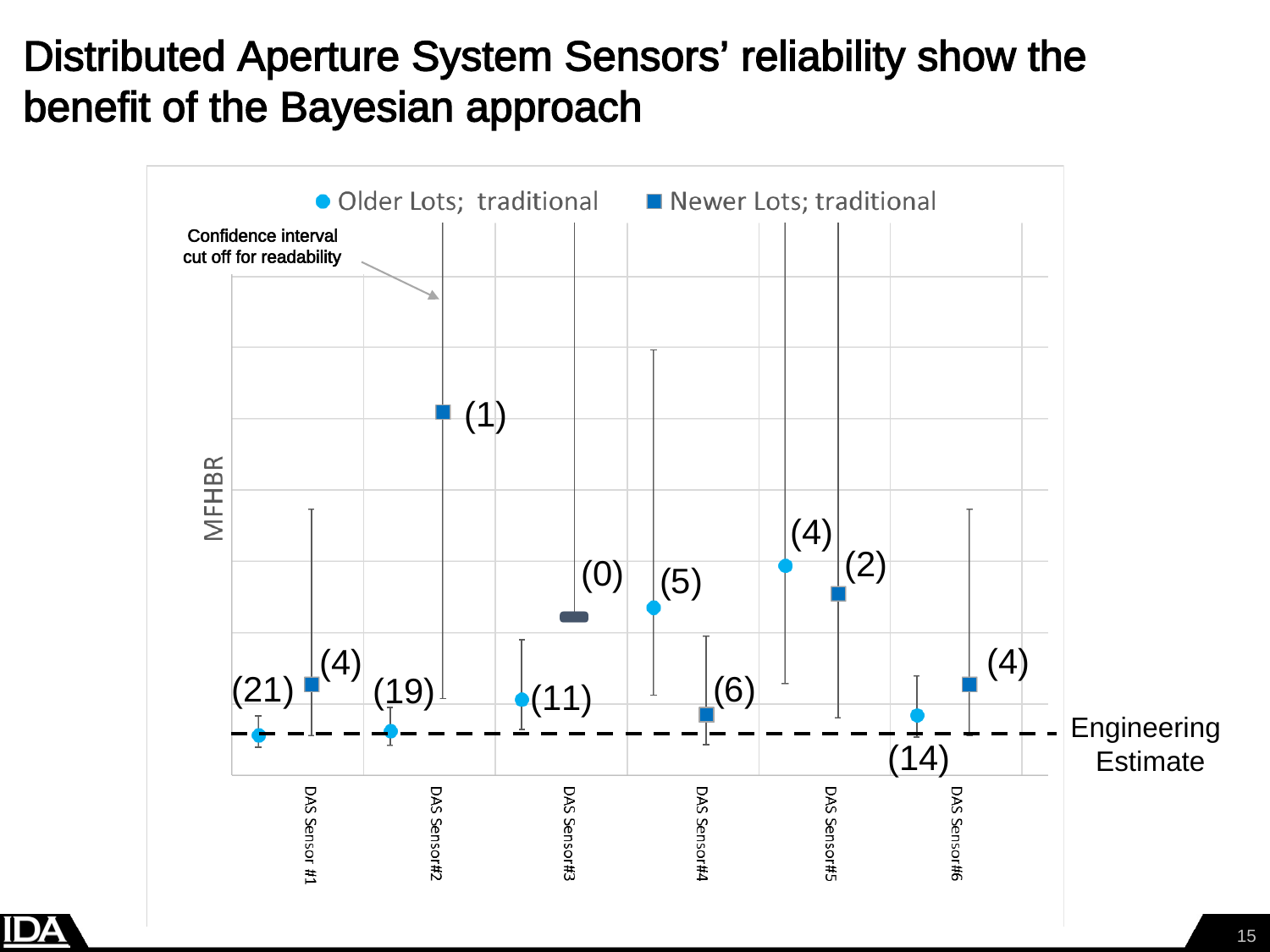

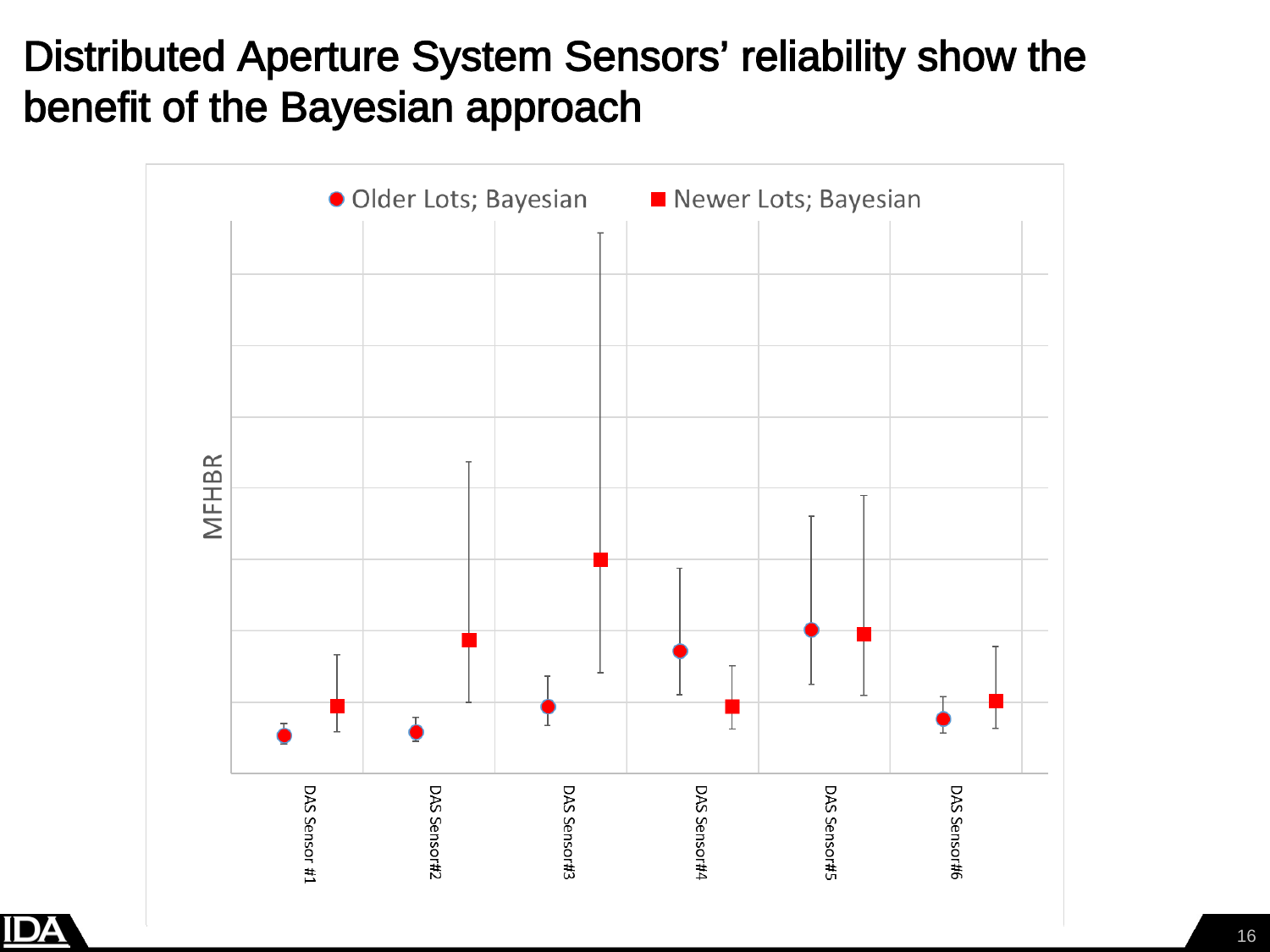

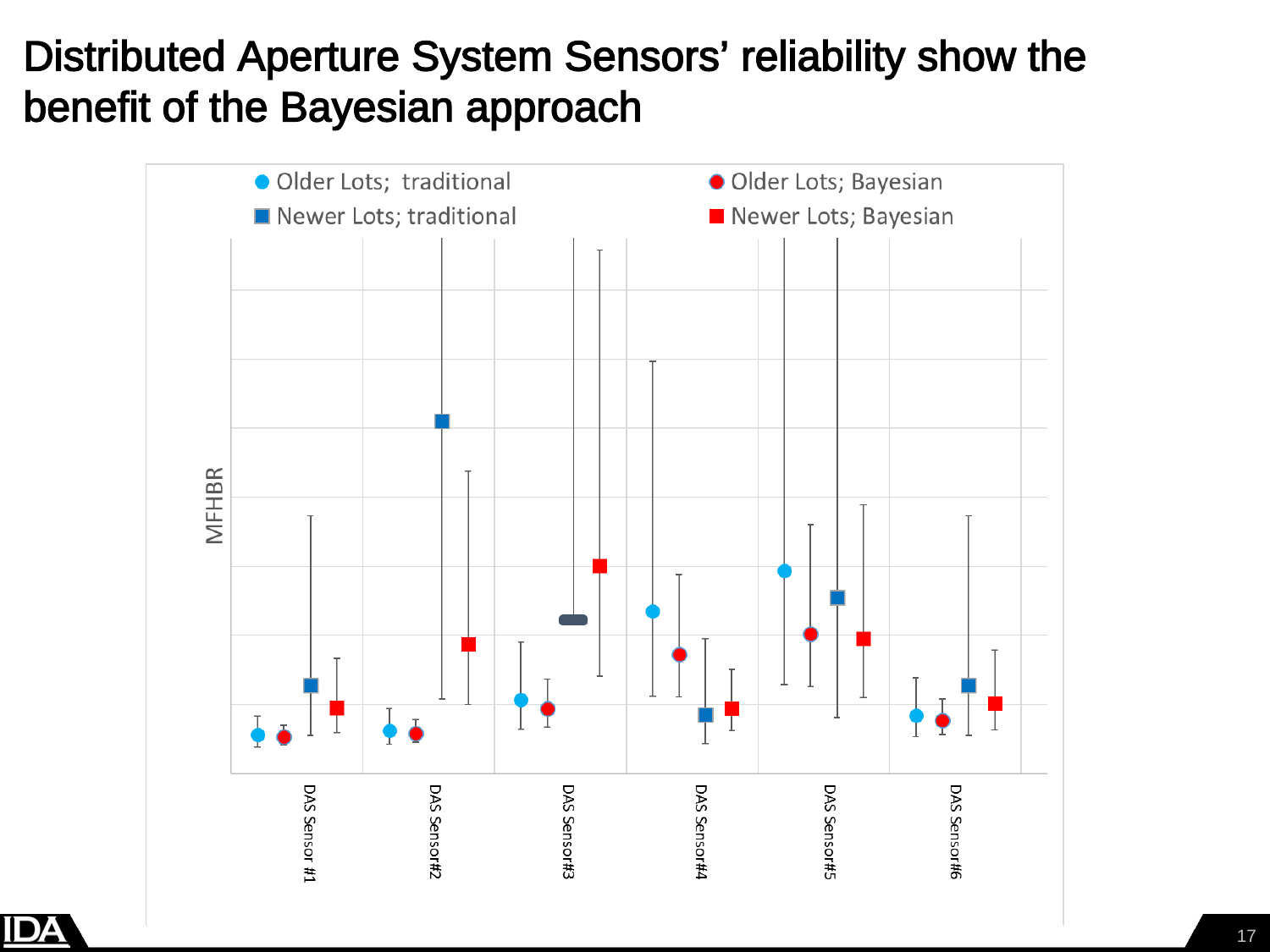

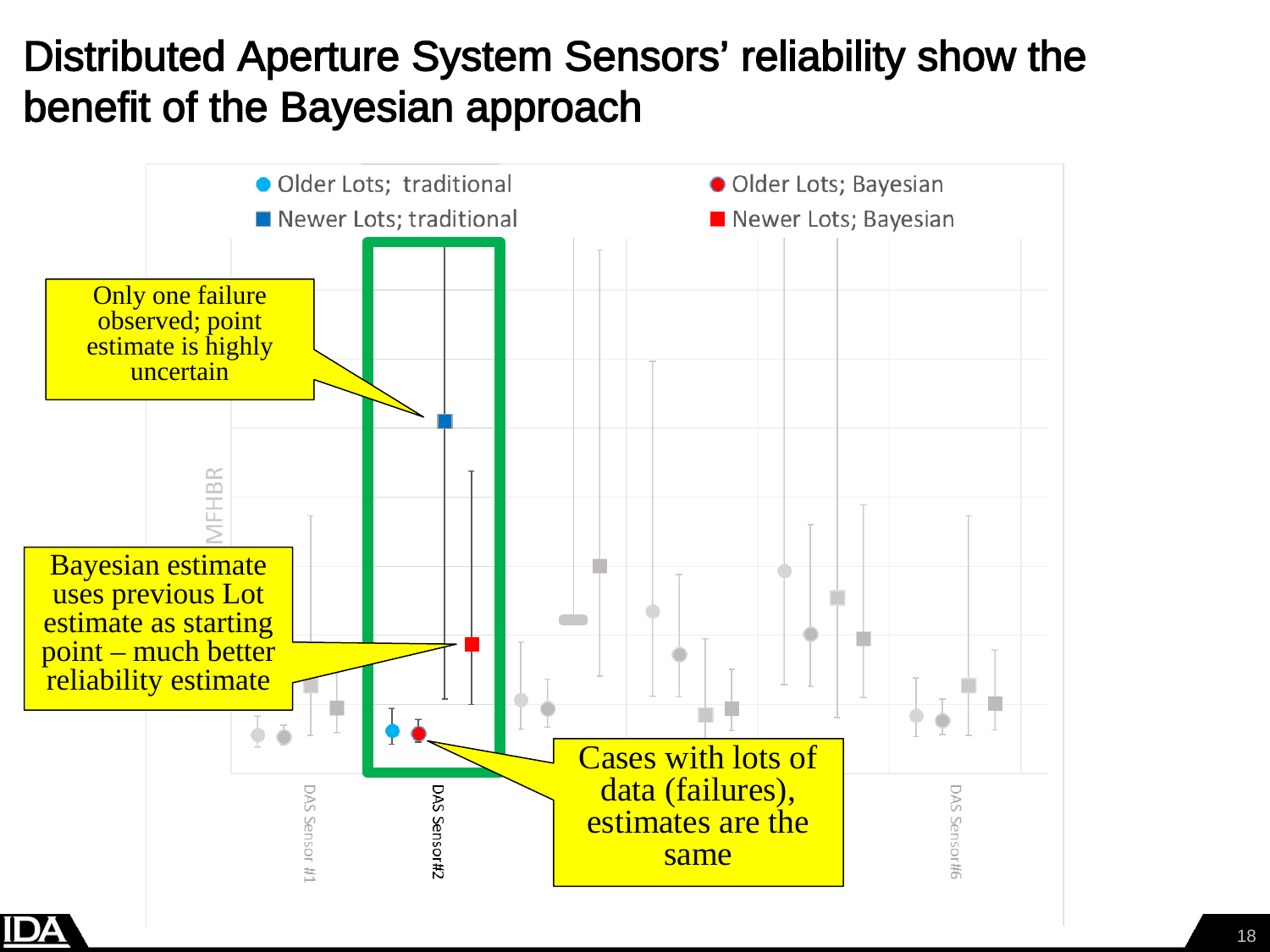

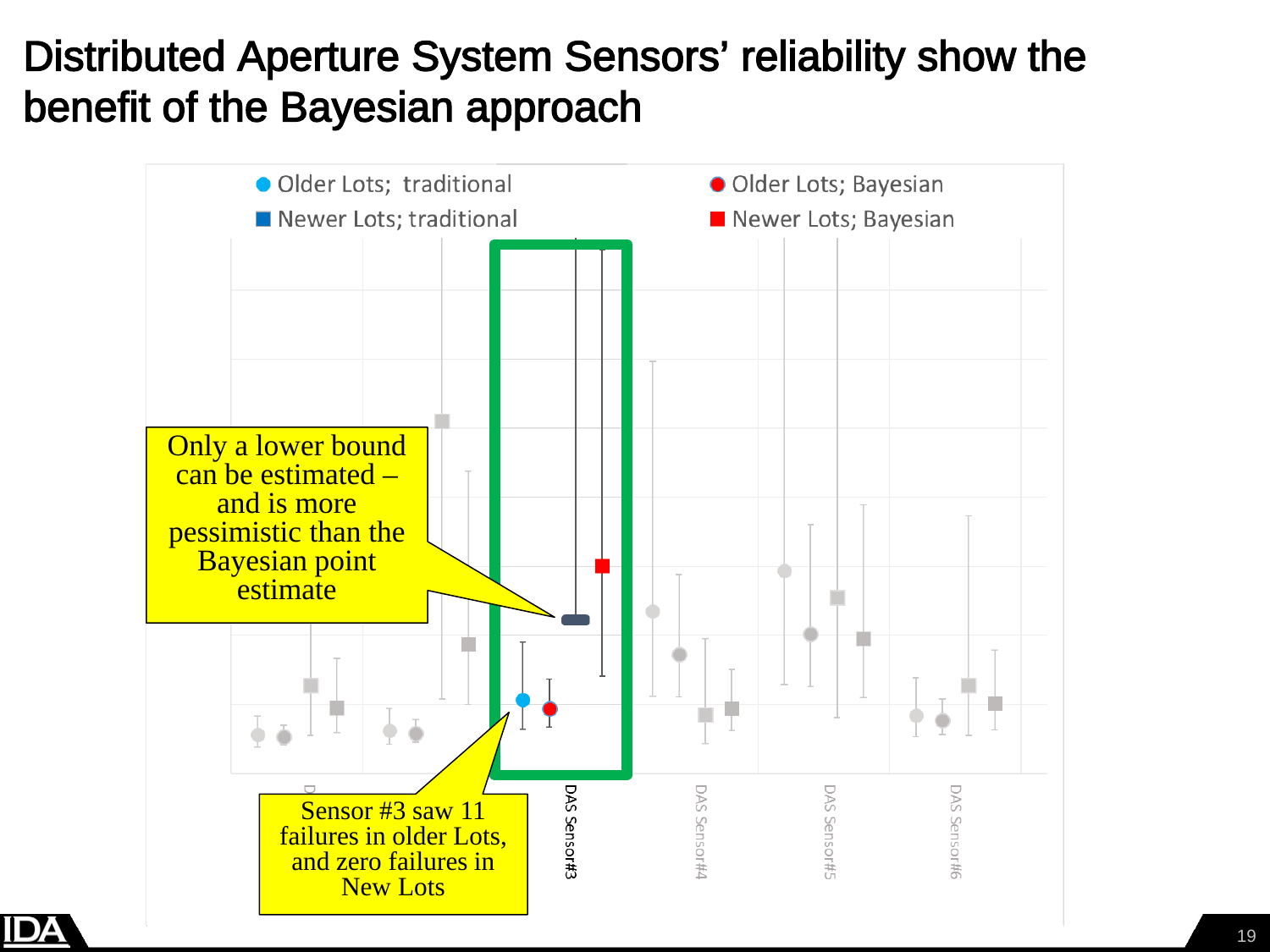

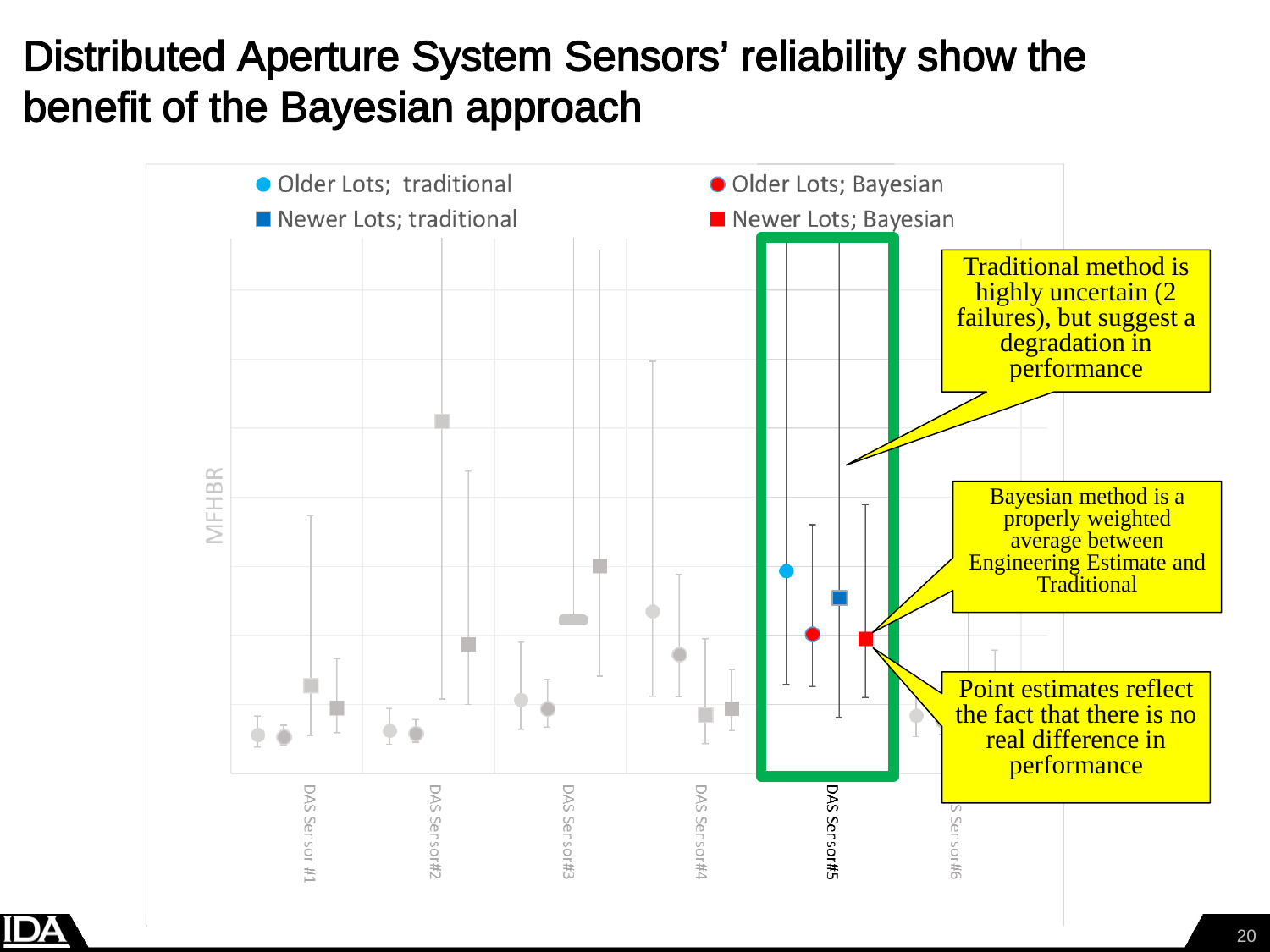

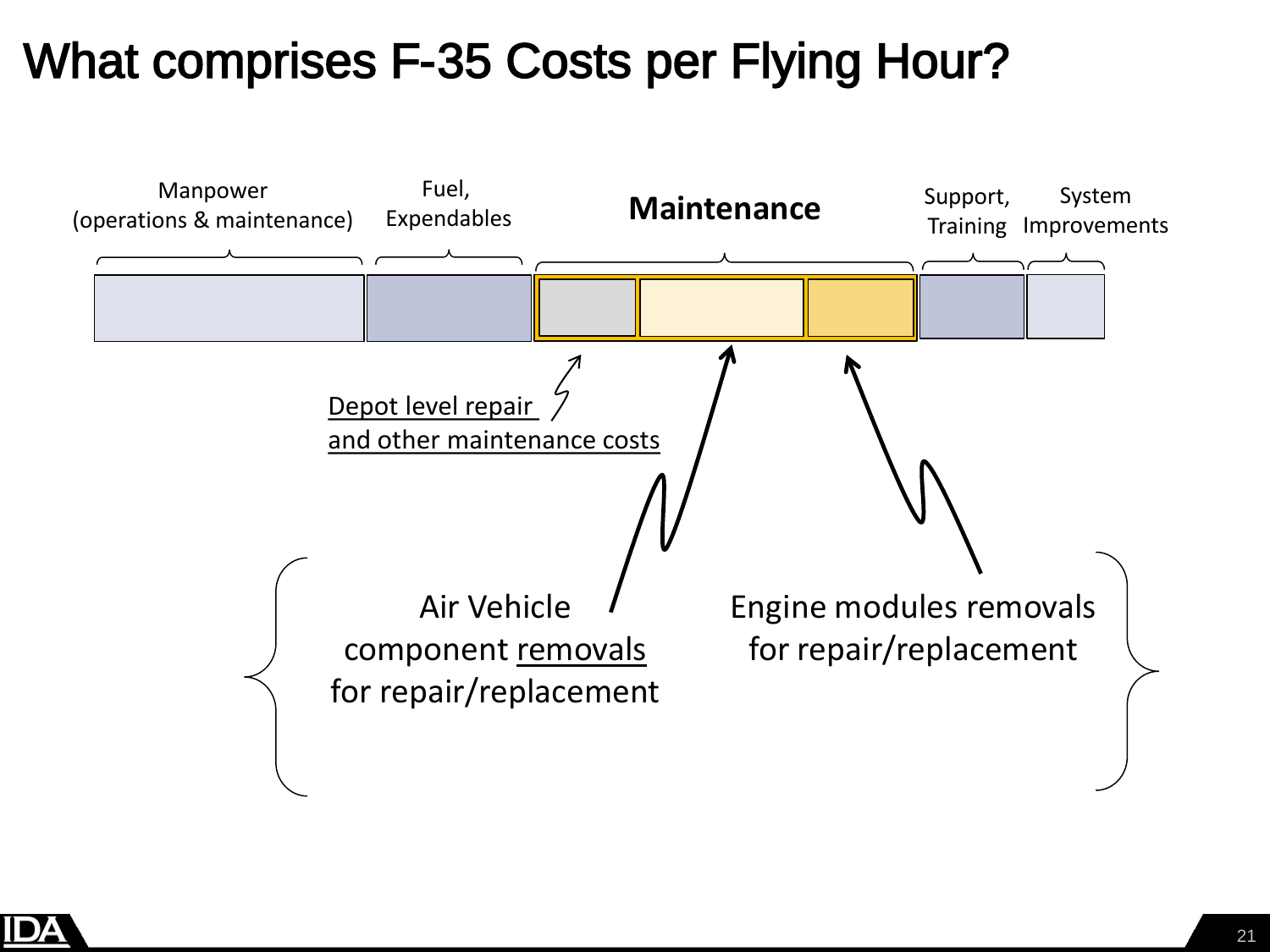## Bayesian Reliability results in a more informed estimate of maintenance costs



Maintenance Costs (\$)